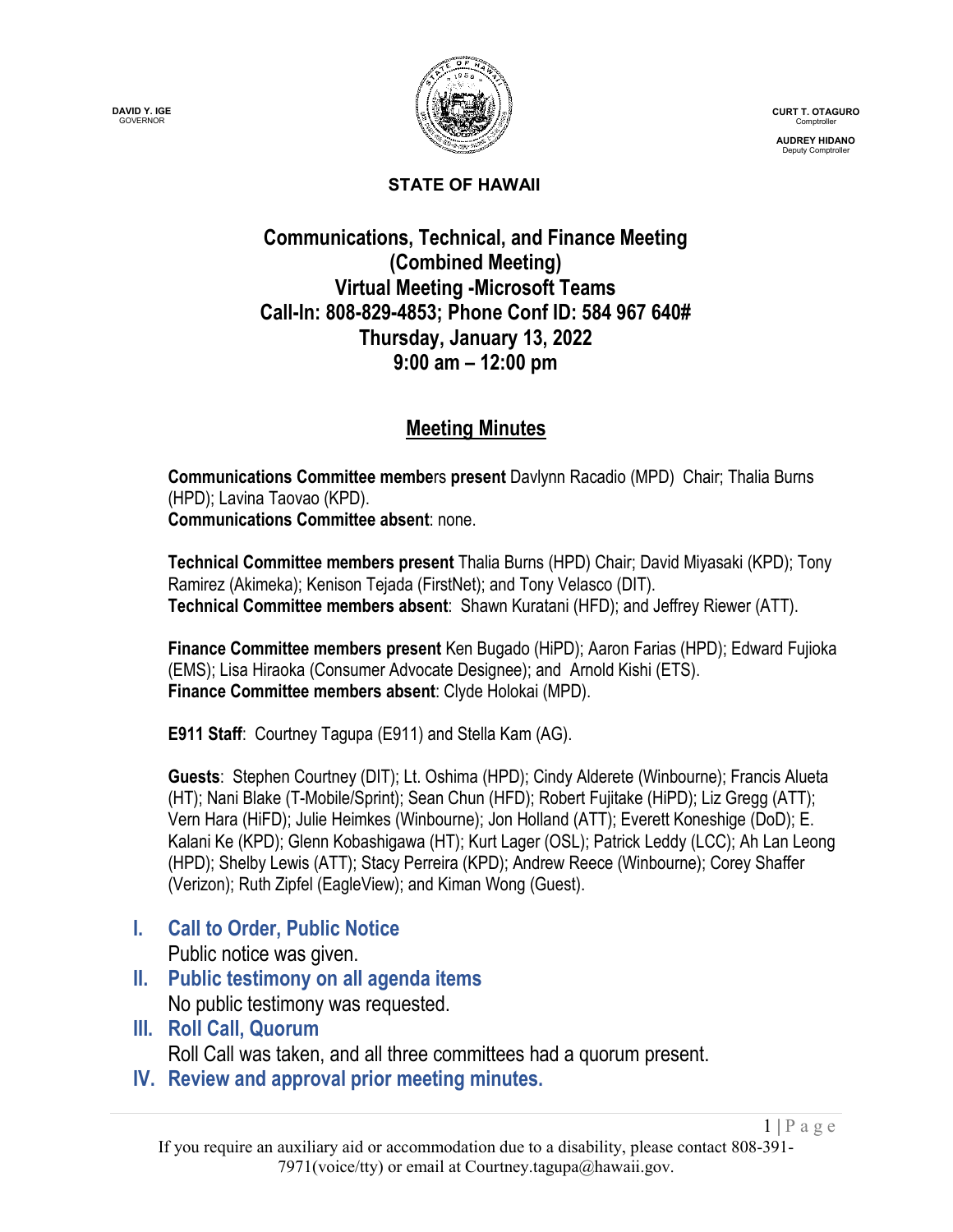Thalia Burns requested to amend the meeting minutes to acknowledge that the Advisory Committee will be absorbing the responsibilities of the Legislative Committee. Arnold Kishi motioned to approve the minutes with the aforementioned amendment. The motion was seconded by Tony Ramirez, and the motion was approved unanimously.

- **V. Winbourne Consulting, LLC Update – Andrew Reece, Cindy Alderete, Julie Heimkes:**
	- a. Status Report on Legislative items.
		- i. Video sent to Advisory Committee for review.
		- ii. Messaging
			- 1. Decision Makers Meetings-need these completed first
			- 2. Work with Advisory Committee to develop an educational message.
				- Obtain their support for bringing NG911 to Hawaii.
				- These are the steps of a multi-phase plan.
					- Education and support
					- Procurement
					- Legislative Changes
					- Implementation
		- iii. Logistics
			- 1. Work with Advisory Committee on meeting logistics.
		- iv. Deliverable 6 ESInet Implementation Plan.
			- 1. We need the decisions from the Decision Makers to complete Deliverable 6.
			- 2. Highlights of Implementation Plan:
				- Meeting state and federal standards
				- Cost analysis
				- The final recommendation for hosted or on-premise services
				- Logistical & achievable timeline
	- b. Summary of decision maker's meetings.
		- i. Hawaii County-Met with them on November 2.
		- ii. Honolulu County-Met with them on January 10.
		- iii. Maui County-Waiting to schedule a meeting date and time.
		- iv. Kauai County- Waiting to schedule a meeting date and time.
	- c. Next Steps
		- i. January- Winbourne will continue to reach out to the remaining counties to set up an online meeting with the County decision-makers to determine a path forward for the implementation of the ESInet, and messaging for the Legislative meetings.
		- ii. February Based on the Decisions made by the Counties, finalize and present Deliverable 6 to the Board in February.
	- d. February 2022 Board Meeting Agenda
		- i. Summary of Decision Makers Meetings.
		- ii. Update on Legislative items
		- iii. Deliverable 6 overview- ESInet Implementation Plan.

## **VI. Committee Updates by Committee Chairs**

- a. Communications Committee Davlynn Racadio
	- i. Status of 911GTW and our PSAPs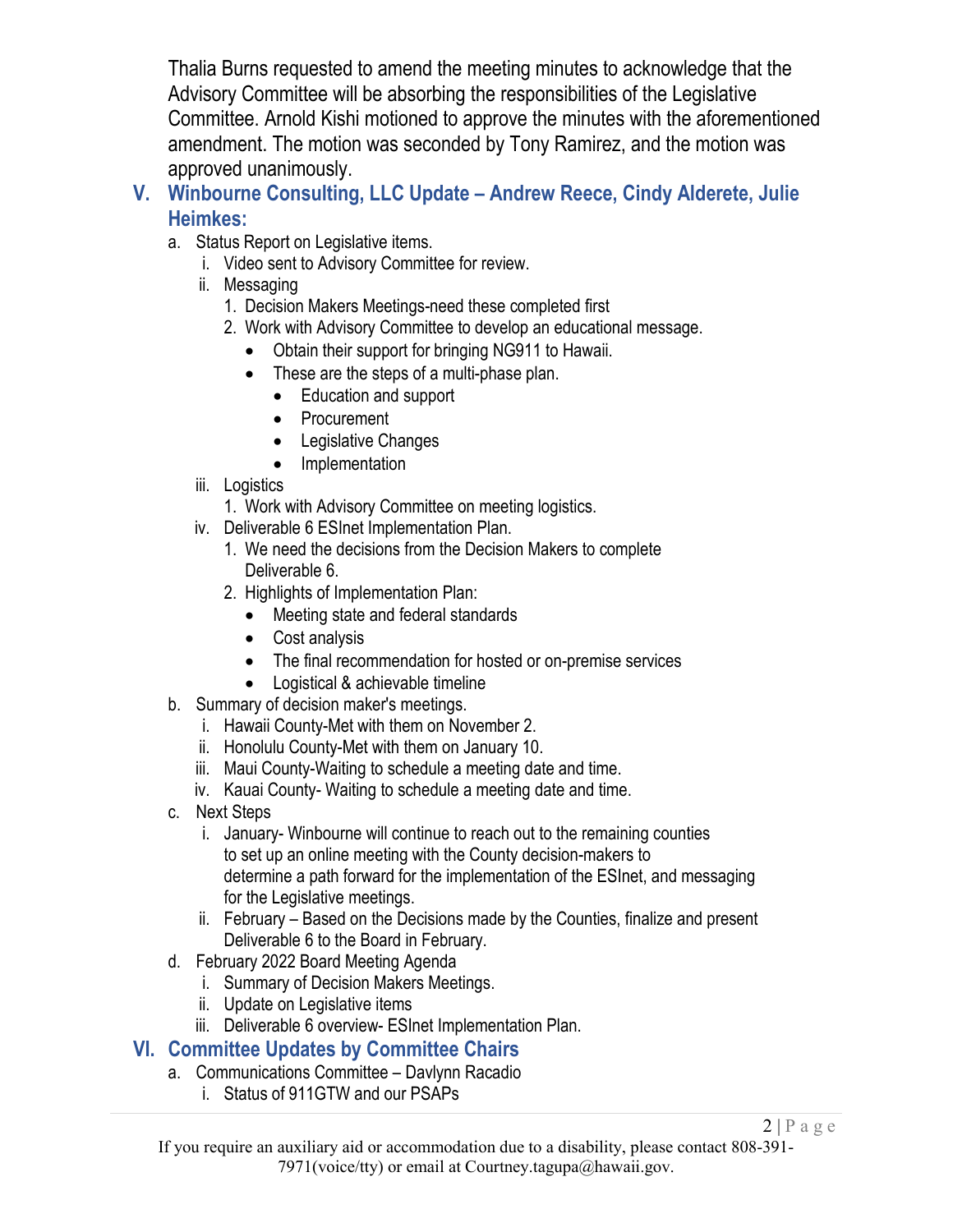There was no agenda from NENA, which leads us to believe that 911 Goes to Washington may be canceled. Maui has decided not to go.

- ii. Updates on the effort to get our Maui Legislators to support HB73. Rep. Justin Woodson was contacted regarding the change of job descriptions of its telecommunicators. He acknowledged that he supports the bill and will be contacting Rep. Nadine Nakamura and DHRD for further information on the bill. Rep. Woodson and Rep. Nakamura agreed on what should be done for the telecommunicators.
- b. Technical Committee Thalia Burns
	- i. Educational Investigative Committee Jeffrey Riewer
		- Discussion on the estimated costs for all telecommunicators state-wide to take the APCO PST 7 course and be recertified every two years.

| Summary of Cost Estimate to Enroll all telecommunicators State-wide in the APCO PST7 Course over 5 Years |  |            |            |            |            |            |              |  |
|----------------------------------------------------------------------------------------------------------|--|------------|------------|------------|------------|------------|--------------|--|
|                                                                                                          |  |            |            |            |            |            |              |  |
| PSAP                                                                                                     |  | Year 1     | Year 2     | Year 3     | Year 4     | Year 5     | TOTAL        |  |
| <b>HPD</b>                                                                                               |  | 284,061.20 | 137,691.12 | 142,011.12 | 137,691.12 | 142,011.12 | 843,465.68   |  |
| KPD                                                                                                      |  | 38,641.64  | 19,779.36  | 20,409.36  | 19,779.36  | 20,409.36  | 119,019.08   |  |
| Maui                                                                                                     |  | 44,655.88  | 28,038.84  | 31,326.60  | 33,324.36  | 36,612.12  | 173,957.80   |  |
| HFD                                                                                                      |  | 80,598.76  | 49,904.28  | 50,444.28  | 49,904.28  | 50,444.28  | 281,295.88   |  |
| EMS                                                                                                      |  | 9,916.00   | 5,040.00   | 5,160.00   | 5,040.00   | 5,160.00   | 30,316.00    |  |
| <b>HiPD</b>                                                                                              |  | 16,903.80  | 24,295.20  | 32,700.84  | 41,101.44  | 48,359.48  | 163,360.76   |  |
|                                                                                                          |  |            |            |            |            |            |              |  |
| Total                                                                                                    |  | 474,777.28 | 264,748.80 | 282,052.20 | 286,840.56 | 302,996.36 | 1,611,415.20 |  |

The total cost over 5-years amounts to \$1.6M.

The costs included 40 hours O/T for the initial certification and

tuition of \$379.00 per student. Recertification

is at 24 hours O/T per year with a \$30 per individual every two years.

- ii. Advisory Committee- Everett Kaneshige
	- 1. Status of DHRD Telecommunicator Reclassification Report
		- The advisory committee was disappointed with the report.
		- The report did acknowledge that telecommunicators are unique and not the same as non-emergency dispatchers.
		- However, the focus of the DHRD report was salary instead of job reclassification, which was the bill's original intent.
		- DHRD appeared not to use any of the documentation that the Advisory Committee sent.
		- The report provided a 4-part tool kit for a successful reclassification strategy.
		- Stacy Perreira will contact Rep. Nakamura for the next step.
		- Tony Ramirez took a historical perspective on the bill in that the telecommunicator classification should have evolved with the advancement of technology as it is today.
	- 2. Comments on NG911 Video from Winbourne
		- Too generic.
		- Did not state why NG911 is essential to the telecommunicators, first responders, and the public.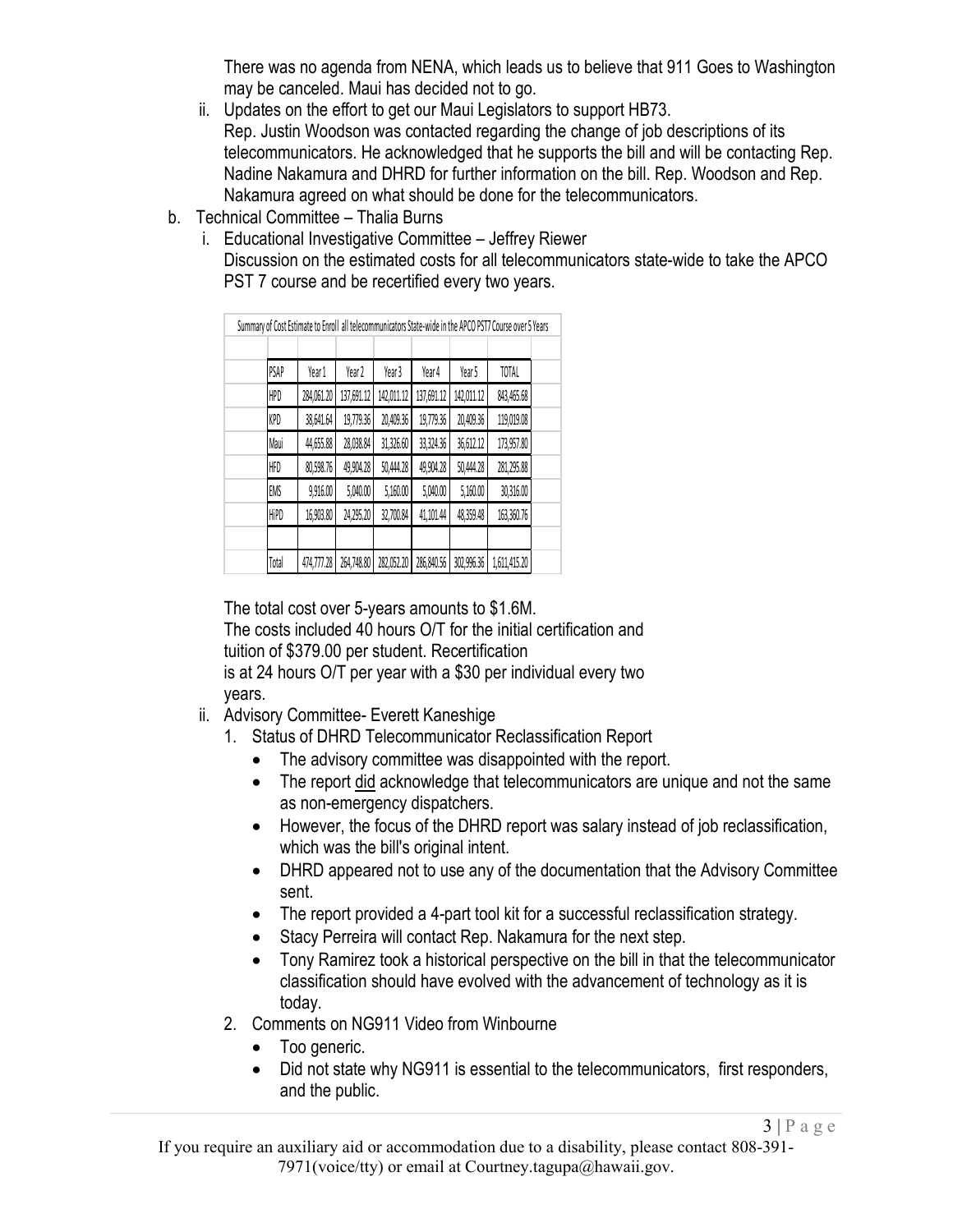- There should be a plan before going to the legislature.
- The plan may not require consensus from the PSAPs but could be put together with alternative strategies from which the PSAPs may choose.
- The Advisory Committee recommends that the board postpone any presentation to the legislative this legislative session.

#### **c. Finance Committee – TBD**

i. Report on Monthly and Y-T-D Cash Flow

The Executive Director reviewed the December results with the committee. The report's main focus was that the PSAPs are behind on their expenditures and will have to play "catch-up," which will complicate the closing of the fiscal year.

#### **VII. PSAP Status Updates on Recruitment and other Personnel Issues.**

a. Kauai KPD – Stacy Perreira for E. Kalani Ke

Staffing is currently at 19 with only one vacancy, with a high probability of being filled by a former dispatcher.

b. Oahu HPD – Aaron Farias

25% vacancy with sworn; another 25% vacancy for PCO and 25% for the ERO. We believe that this is a pervasive problem recruiting state-wide and nation-wide. Covid has been well contained.

- c. Oahu HFD Sean Chun Admin Capt position will be taken by Sean Chun, thereby leaving one vacancy.
- d. Oahu EMS Edward Fujioka One worker tested positive but with no infection. EMS has one vacancy with only two applicants. We are attempting to add four positions for the next fiscal year.
- e. Maui MPD Davlynn Racadio Maui had one person test positive. The telecommunicators were moved to the Kihei site for safety.
- f. Molokai MPD –Clyde Holokai One person tested positive, and another was on sick leave. So Maui continues to pick up the slack in the workforce shortage.
- g. Hawaii PD Kenneth Bugado, Jr. Lost one trainee and vacancies are up to 14. 2 workers tested positive for COVID. As a result, HiPD will not be going to the 911 GTW Conference.
- h. Hawaii FD Vern Hara Only 6 FRDs are working on the floor. We have four trainees, with one returning from pregnancy leave.

## **VIII. Items for Discussion, Consideration, and Action**

- a. 911 Timeline update.
- b. Others

## **IX. Announcements**

- a. Future Virtual Meeting dates/time (9:00 am 12 noon):
	- i. Thursday, February 10, 2022 (Combined Meeting)
	- ii. Thursday, March 10, 2022 (Combined Meeting)
	- iii. Thursday, April 14, 2022 (Combined Meeting)
	- iv. Thursday, May 12, 2022 (Combined Meeting)
	- v. Thursday, June 9, 2022 (Combined Meeting)
	- vi. Thursday, July 14, 2022 (Combined Meeting)
- b. Future Conference Dates (**3 months of advanced approval required**):
	- i. 911 GTW, March 15-18, 2022, Wash. DC.